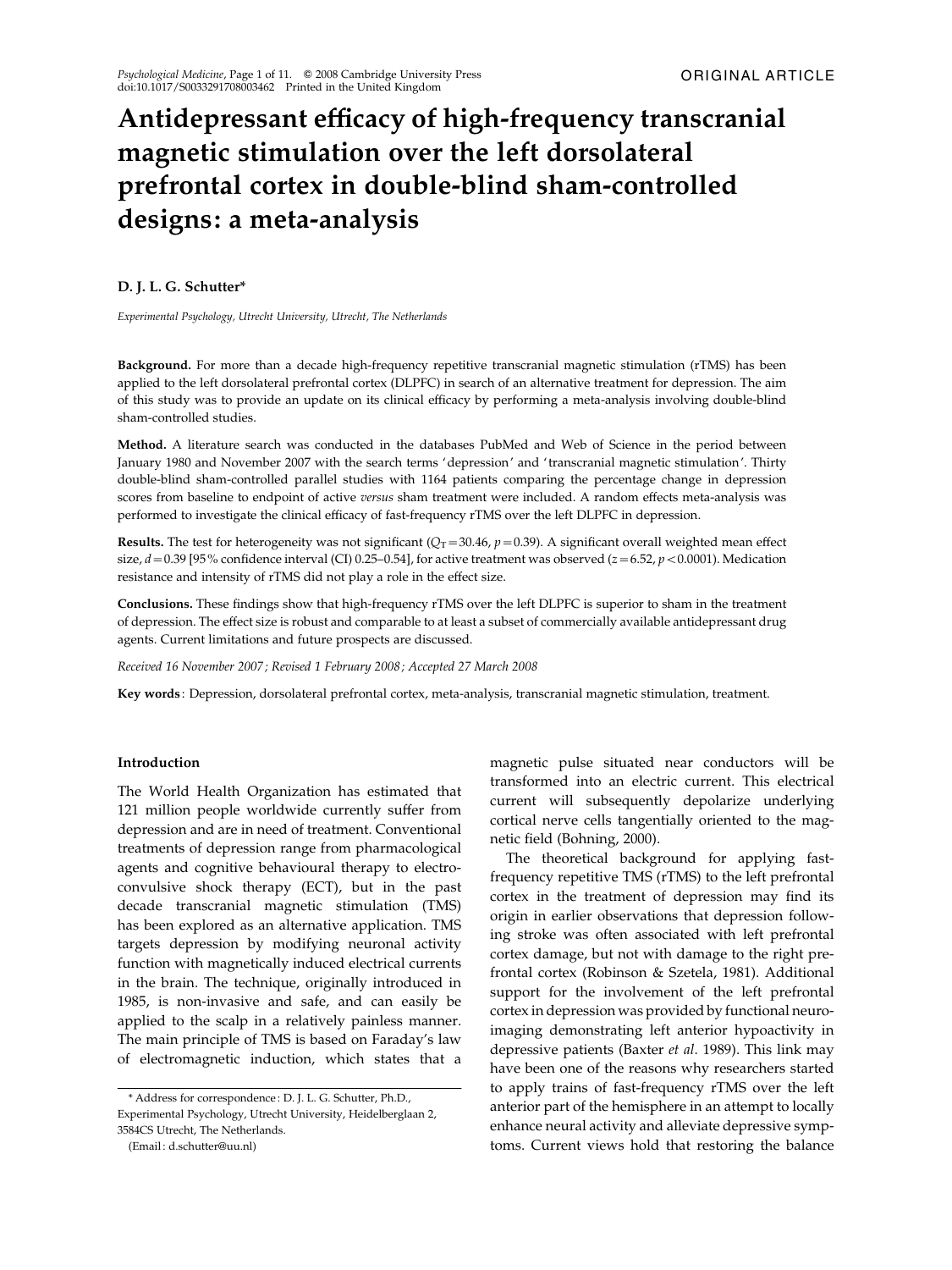between left and right prefrontal cortex activity is in fact more important than establishing absolute increases in left-sided activity per se. In support, there is some evidence suggesting that inhibitory slowfrequency rTMS over the right dorsolateral prefrontal cortex (DLPFC) also has antidepressant properties (Klein et al. 1999). Nonetheless, ever since the first publication of an open-label study in 1993 that showed mood improvements in two depressed patients following fast-frequency TMS over the left DLPFC (Hoflich et al. 1993), the vast majority of researchers have adopted this strategy and explored the effects of fast-frequency rTMS over the left DLPFC in major depression (George et al. 1999).

Fast-frequency stimulation over the left DLPFC has several advantages over other biologically oriented treatments. TMS is associated with only mild physical discomfort, has no cognitive side-effects and may have neuroprotective properties (Post et al. 1999). The most commonly reported complaint is a headache, which usually responds promptly to a common analgesic. The main concern with rTMS is its potential to induce a seizure. Safety guidelines, including limits of stimulation intensity, monitoring of subjects, medical management of induced seizures and contra-indications to rTMS as described by the International Federation of Clinical Neurophysiology have helped to minimize seizure risk (Wassermann, 1998). Between 2001 and 2003 several quantitative reviews were published on the antidepressant properties of TMS (McNamara et al. 2001; Burt et al. 2002; Holtzheimer et al. 2002; Martin et al. 2002, 2003; Couturier, 2005). These studies report effect sizes ranging from no improvement whatsoever to clear beneficial effects following active treatment. The meta-analyses are, however, hampered by methodological issues, including small number of studies, using an endpoint instead of baseline-corrected depression scores, and heterogeneity of effect sizes. Overall, the meta-analyses nonetheless do suggest that depressive patients benefit more from active than from sham or no TMS treatment, but that clinical efficacy still needs to be proven. In recent years this has resulted in methodologically improved TMS studies (Fitzgerald et al. 2003), but also in a growing number of researchers and practitioners who are unsure whether TMS holds the promise of becoming a clinical treatment in biological psychiatry. In fact, rTMS is currently being reviewed by both the Food and Drug Administration (FDA) in the USA and the National Institute for Health and Clinical Excellence (NICE) in the UK for approval. The aim of this study was therefore to provide an update on the status of fastfrequency rTMS over the left DLPFC in depression. To this end a meta-analysis was performed that included all available published clinical trials that have studied

the antidepressant effects that applied at least five treatment sessions of high-frequency rTMS over the left DLPFC in double-blind sham-controlled designs exclusively.

# Method

## Study selection

Articles for inclusion were identified starting with conducting a literature search in the databases PubMed and Web of Science in the period between January 1980 and November 2007. The search criteria were 'depression' and ' transcranial magnetic stimulation' and yielded 577 hits in PubMed and 976 hits in Web of Science. Titles and abstract of the studies were screened for consideration. In addition, the reference lists of previous meta-analyses (McNamara et al. 2001; Burt et al. 2002; Holtzheimer et al. 2002; Martin et al. 2002, 2003; Couturier, 2005) and reviews (George et al. 1997, 2003; Gershon et al. 2003; Padberg & Moller, 2003; Loo & Mitchell, 2005; Herrmann & Ebmeier, 2006) were screened to minimize the risk of overlooking potentially suitable studies for inclusion. Candidate studies had to satisfy the following quality criteria based on the Cochrane Reviewers' Handbook 4.1.4 and the Users' Guide to the Medical Literature (Couturier, 2005):

- (1) Study validity: random allocation; patients and clinical raters were blind to treatment (doubleblind); sham-controlled, parallel design, intent-totreat analysis;
- (2) Adults with major depressive episode without psychotic features according to DSM-IV criteria;
- (3) High frequency (>5 Hz) rTMS over the left DLPFC, intensity  $>80\%$  motor threshold (MT), at least five treatment sessions, sham condition;  $45^\circ$ and  $90^\circ$  from scalp or sham coil;
- (4) Primary outcome measure: baseline-corrected percentage change in scores on the Hamilton Depression Rating Scale (HAMD) or the Montgomery–Asberg Depression Rating Scale (MADRS).

Additional quality criteria were:

- (5) Participant's treatment complete within 6 weeks after first session;
- (6) The article was published in a peer-reviewed English-language journal;
- (7) Study approved by a medical ethical committees or review board.

Thirty of the initially selected studies fulfilled the criteria for inclusion in the meta-analysis. Characteristics of the studies are listed in Table 1.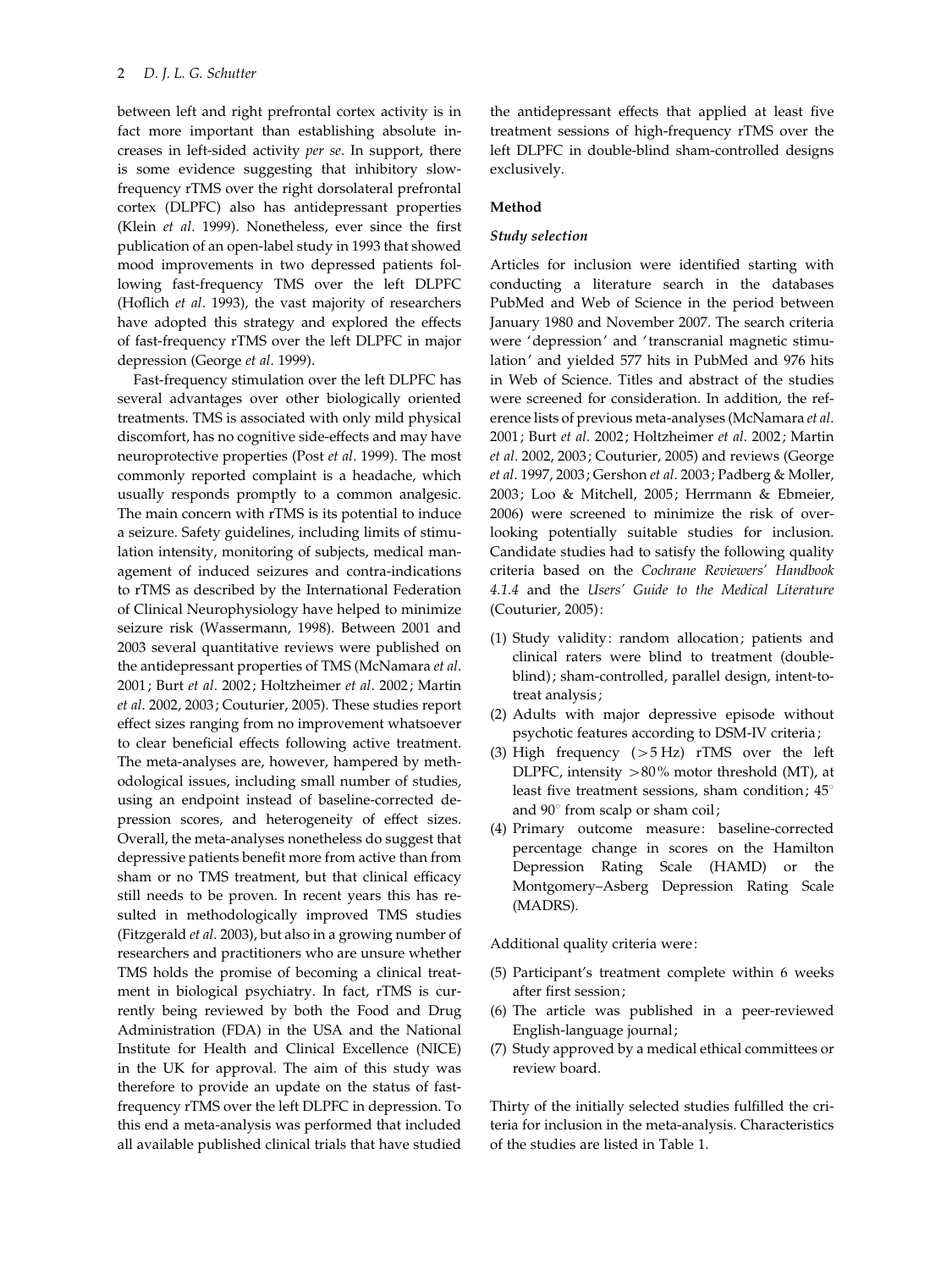Effect sizes were calculated for the difference in the absolute and percentage change in HAMD scores from baseline to outcome after the final session between 'active' and 'sham' rTMS. The effect size estimate used was Hedges'  $g$ , which is an standardized mean difference that accounts for the fact that the sampling variance for 'active' and 'sham' groups are not always equal (Hedges & Olkin, 1985). When the absolute or percentage change was not reported or could not be calculated from the data, the corresponding author was contacted and asked to provide the necessary details for estimating the effect size. In one case, the reported t values from paired sample comparisons and the net change in HAMD scores between baseline and final outcome in the 'active' and 'sham' conditions were used to estimate the pooled standard deviation for computing Hedges' g. From these effect sizes the Hedges' d values were calculated to correct for a bias in effect size due to small group samples (Hedges & Olkin, 1985). Because of the small sample sizes in some of the treatment studies, non-parametric variances were chosen for the meta-analysis.

A common difficulty in TMS treatment trials is that the studies often do not have equal samples sizes and some sort of weighing is required. In addition to Hedges' d, a weighted average was used to compute the cumulative effect size  $(\overline{E})$  for the present studies (Hedges & Olkin, 1985). The cumulative effect size represents the overall magnitude of the effect size and Stouffer's z statistic was used to test whether or not the cumulative effect size was different from chance. Additionally, the cumulative effect size was used in a random effects model to determine the total heterogeneity of the effect sizes,  $Q_T$ , and tested against the  $\chi^2$  distribution with 29 (n-1) degrees of freedom (Hedges, 1981). A significant  $Q_T$  means that the variance of the effect sizes is greater than to be expected from sampling errors. This suggests that the observed variance can be explained by other variables besides treatment and should be further investigated.

A matter of concern in the interpretation of metaanalytical results is the possibility of an upward bias of the effect size due to the omission of unpublished studies with null effects. The failure of non-significant studies being published in the literature creating a publication bias is termed the 'file drawer problem' (Rosenthal, 1979). In addition to inspecting the funnel plot, one of the easiest methods to explore the robustness of the results to the possibility of publication bias is computing the fail-safe number. The fail-safe number of studies  $(N_R)$  provides an estimation of how many non-significant or missing studies would be needed to render the observed meta-analytical results non-significant (Rosenthal's method:  $\alpha$  < 0.05) for active rTMS treatment.

All analyses were performed with MetaWin version 2 (Rosenberg et al. 2000).

## Results

A total 1164 patients with major depression (mean  $\pm$  s.D.: age 49.1 $\pm$ 7.5 years) were enrolled in the meta-analysis, of which 606 patients (age  $49.5 \pm 7.8$ years) received real rTMS treatment and 558 patients (age  $48.9 \pm 7.4$  years) received sham rTMS treatment. The majority of participants in the real  $(n=451)$  and sham rTMS treatment condition  $(n=399)$  were resistant to medication. Treatments were generally well tolerated and no deaths were reported. Moreover, no seizures were observed in the real rTMS treatment and only one patient reported having a seizure following a session of sham treatment (Mogg et al. 2008). The most commonly observed side-effects associated with rTMS were headaches, dizziness, nausea and painful local sensation. These side-effects are typically considered to be mild and respond promptly to analgesics. Considering the very low incidence of serious adverse events, rTMS when applied within the range of the International Federation of Clinical Neurophysiology (IFCN) safety guidelines can be considered a safe method.

The overall weighted mean effect size for treatment was 0.39 [95% confidence interval (CI) 0.25–0.54,  $z=6.52$ ,  $p < 0.0001$ ]. An analysis of variance (ANOVA) did not provide evidence for a difference in effect size between medication-resistant  $(n=17)$  and nonmedication resistant depression  $(n=8)$  [F(1, 24) = 0.03,  $p=0.87$ ]. An additional ANOVA comparing the difference of effect sizes between studies that applied  $<$ 100% MT intensities ( $n=14$ ) and studies that used 100–120% MT intensities  $(n=16)$  was not significant  $[F(1, 29) = 0.22, p = 0.65]$ . These results argue against the notion that medication resistance or intensity of rTMS play a major role in the antidepressant effect of rTMS. The mean effect size and 95% CI of the studies are plotted in Fig. 1.

The test for heterogeneity was not significant  $(Q_T=30.46, p=0.39)$ , implying that the variance among the effect sizes was not greater than expected by sampling error. Moreover, visual inspection of the funnel plot, as depicted graphically in Fig. 2, showed that, given the typical symmetrical funnel, there is no reason to assume a bias in publishing positive results.

The fail-safe number of studies was 269.6, indicating that at least 269 unpublished null-findings were needed to render the effect of active treatment statistically non-significant. It is unlikely that such a large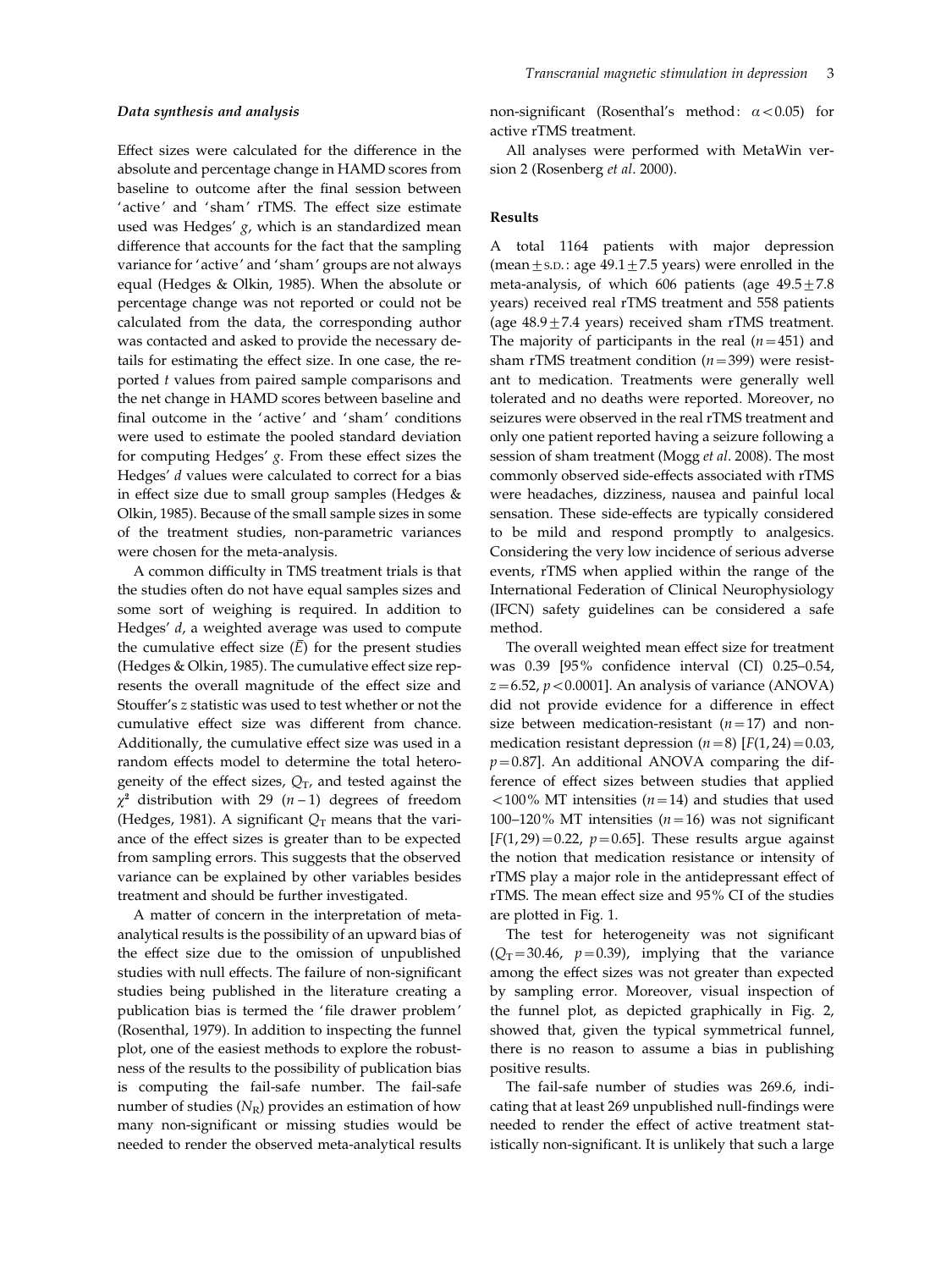#### Table 1. Study characteristics

| Study                       | Scale        | <b>TMS</b> | $\it n$        | Mean age<br>$\pm$ S.D. | Parameters                                     | Total pulses<br>per session | No. of<br>sessions | Medication<br>resistant? |
|-----------------------------|--------------|------------|----------------|------------------------|------------------------------------------------|-----------------------------|--------------------|--------------------------|
| 1. George et al. 1997       | <b>HAMD</b>  | Active     | 7              | $42.4 \pm 15.5$        | 20 Hz, 80% MT, 20 trains, 2 s on, 58 s off     | 800                         | 10                 | No                       |
|                             | 21-item      | Sham       | 5              | $41 \pm 8.3$           |                                                |                             |                    |                          |
| 2. Haag et al. 1997         | <b>HAMD</b>  | Active     | 6              | $51.2 \pm 16.1$        | 10 Hz, 90% MT, 5 trains, 5 s on, 55 s off      | 1250                        | 5                  | Yes                      |
|                             | 21-item      | Sham       | 6              |                        |                                                |                             |                    |                          |
| 3. Avery et al. 1999        | <b>HAMD</b>  | Active     | $\overline{4}$ | $44.3 \pm 10.1$        | 10 Hz, 80% MT, 20 trains, 5 s on, 55 s off     | 1000                        | 10                 | Yes                      |
|                             | 21-item      | Sham       | $\overline{2}$ | $45 + 7.1$             |                                                |                             |                    |                          |
| 4. Kimbrell et al. 1999     | <b>HAMD</b>  | Active     | 3              | $40.2 \pm 15.1$        | 20 Hz, 80% MT, 20 trains, 2 s on, 60 s off     | 800                         | 10                 | N.A.                     |
|                             | 21-item      | Sham       | 5              | $43.7 \pm 19.1$        |                                                |                             |                    |                          |
| 5. Loo et al. 1999          | <b>HAMD</b>  | Active     | 9              | $45.7 \pm 14.7$        | 10 Hz, 110% MT, 30 trains, 5 s on, 30 s off    | 1500                        | 10                 | Yes                      |
|                             | 17-item      | Sham       | 9              | $50.9 + 14.7$          |                                                |                             |                    |                          |
| 6. Padberg et al. 1999      | <b>HAMD</b>  | Active     | 6              | $63.5 \pm 15.8$        | 10 Hz, 90% MT, 5 trains, 5 s on, 30 s off      | 250                         | 5                  | Yes                      |
|                             | 21-item      | Sham       | 6              | $43.3 \pm 11.6$        |                                                |                             |                    |                          |
| 7. Berman et al. 2000       | <b>HAMD</b>  | Active     | 10             | $45.2 \pm 9.5$         | 20 Hz, 80% MT, 20 trains, 2 s on, 58 s off     | 800                         | 10                 | Yes                      |
|                             | 25-item      | Sham       | $10\,$         | $39.4 \pm 10.8$        |                                                |                             |                    |                          |
| 8. Eschweiler et al. 2000   | <b>HAMD</b>  | Active     | 5              | $59 + 5.1$             | 10 Hz, 90% MT, 5 trains, 5 s on, 30 s off      | 250                         | 10                 |                          |
|                             |              | Sham       | 5              | $58 + 7$               |                                                |                             |                    | N.A.                     |
|                             | 21-item      |            |                |                        |                                                |                             |                    |                          |
| 9. George et al. 2000       | <b>HAMD</b>  | Active     | 10             | $42.6 + 14$            | 20 Hz, 100% MT, 40 trains, 2 s on, 28 s off    | 1600                        | 10                 | Yes                      |
|                             | 21-item      | Sham       | 10             | $48.5 + 8$             |                                                |                             |                    |                          |
| 10. Garcia-Toro et al. 2001 | <b>HAMD</b>  | Active     | 17             | $51.5 \pm 15.9$        | 20 Hz, 90% MT, 30 trains, 2 s on, 20–40 s off  | 1200                        | 10                 | Yes                      |
|                             | 21-item      | Sham       | 18             | $50.0 \pm 11.0$        |                                                |                             |                    |                          |
| 11. Manes et al. 2001       | <b>HAMD</b>  | Active     | 10             | $60.7 + 9.8$           | 20 Hz, 80% MT, 20 trains, 2 s on, 58 s off     | 800                         | 5                  | N.A.                     |
|                             | 17-item      | Sham       | 10             |                        |                                                |                             |                    |                          |
| 12. Nahas et al. 2003       | <b>HAMD</b>  | Active     | 11             | $42.2 \pm 7.3$         | 5 Hz, 110% MT, 40 trains, 8 s on, 22 s off     | 1600                        | 10                 | N.A.                     |
|                             | 28-item      | Sham       | 12             | $43.3 \pm 9.3$         |                                                |                             |                    |                          |
| 13. Szuba et al. 2001       | <b>HAMD</b>  | Active     | 9              | $39.7 \pm 12.1$        | 10 Hz, 100% MT, 20 trains, 5 s on, 25 s off    | 1000                        | 10                 | N.A.                     |
|                             | 6-item       | Sham       | 5              | $33.4 \pm 9.3$         |                                                |                             |                    |                          |
| 14. Boutros et al. 2002     | <b>HAMD</b>  | Active     | 11             | $49.5 + 8$             | 20 Hz, 80% MT, 20 trains, 2 s on, 58 s off     | 800                         | 10                 | Yes                      |
|                             | 25-item      | Sham       | 9              | $52 + 7$               |                                                |                             |                    |                          |
| 15. Padberg et al. 2002     | <b>HAMD</b>  | Active     | 20             | $61.2 + 4.4$           | 10 Hz, 90% MT $(n=10)$ , 100% MT $(n=10)$ ,    | 1500                        | 10                 | Yes                      |
|                             | 21-item      | Sham       | 10             | $52.7 \pm 5.7$         | 15 trains, 10 s on, 30 s off                   |                             |                    |                          |
| 16. Fitzgerald et al. 2003  | <b>MADRS</b> | Active     | 20             | $42.2 \pm 9.8$         | 10 Hz, 100% MT, 20 trains, 5 s on, 25 s off    | 1000                        | 10                 | Yes                      |
|                             |              | Sham       | 20             | $49.2 \pm 14.2$        |                                                |                             |                    |                          |
| 17. Höppner et al. 2003     | <b>HAMD</b>  | Active     | 11             | $60.4 \pm 6$           | 20 Hz, 90% MT, 20 trains, 2 s on, 60 s off     | $800\,$                     | 10                 | $\rm No$                 |
|                             | 21-item      | Sham       | 9              |                        |                                                |                             |                    |                          |
|                             |              |            |                | $56.4 + 13.2$          |                                                |                             |                    |                          |
| 18. Holtzheimer et al. 2004 | <b>HAMD</b>  | Active     | $\overline{7}$ | $40.4 \pm 8.5$         | 10 Hz, 110% MT, 32 trains, 5 s on, 30–60 s off | 1600                        | 10                 | Yes                      |
|                             | 17-item      | Sham       | 8              | $45.4 \pm 4.9$         |                                                |                             |                    |                          |
| 19. Jorge et al. 2004       | <b>HAMD</b>  | Active     | 10             | $63.1 \pm 8.1$         | 10 Hz, 110% MT, 20 trains, 5 s on, 60 s off    | 1000                        | 10                 | Yes                      |
|                             | 17-item      | Sham       | $10\,$         | $66.5 \pm 12.2$        |                                                |                             |                    |                          |
| 20. Koerselman et al. 2004  | <b>HAMD</b>  | Active     | 27             | $51 \pm 15.4$          | 20 Hz, 80% MT, 20 trains, 2 s on, 28 s off     | 800                         | 10                 | $\rm No$                 |
|                             | 17-item      | Sham       | 24             | $52 + 13.2$            |                                                |                             |                    |                          |
| 21. Mosimann et al. 2004    | <b>HAMD</b>  | Active     | 15             | $60 + 13.4$            | 20 Hz, 100% MT, 40 trains, 2 s on, 28 s off    | 1600                        | 10                 | Yes                      |
|                             | 21-item      | Sham       | 9              | $64.4 \pm 13$          |                                                |                             |                    |                          |
| 22. Poulet et al. 2004      | <b>MADRS</b> | Active     | 10             | $18 - 65$              | 10 Hz, 80% MT, 20 trains, 2 s on, 58 s off     | 400                         | 10                 | No                       |
|                             |              | Sham       | 9              |                        |                                                |                             |                    |                          |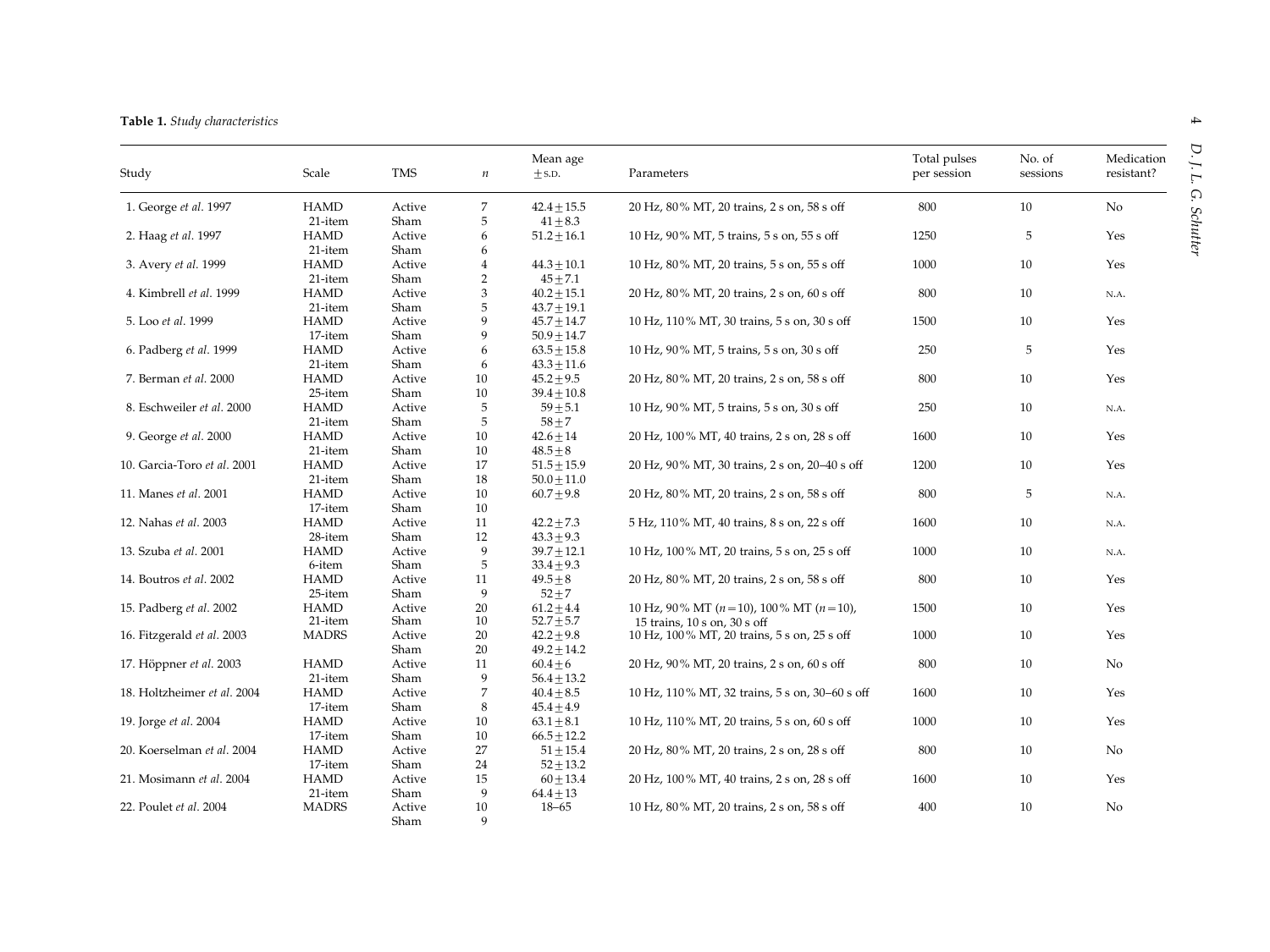| 23. Miniussi et al. 2005  | <b>HAMD</b> | Active | 17  | $54 + 12.7$    | 17 Hz, 110% MT, 40 trains, 3 s on, 120 s off | 2040 | 5  | Yes |
|---------------------------|-------------|--------|-----|----------------|----------------------------------------------|------|----|-----|
|                           | 21-item     | Sham   | 12  | $53 + 12.4$    |                                              |      |    |     |
| 24. Rossini et al. 2005   | <b>HAMD</b> | Active | 49  | $48.4 + 13.7$  | 15 Hz, 100% MT, 30 trains, 2 s on, 28 s off  | 900  | 10 | No  |
|                           | 21-item     | Sham   | 47  | $46.4 + 12.1$  |                                              |      |    |     |
| 25. Rumi et al. 2005      | <b>HAMD</b> | Active | 24  | $39.3 + 12.8$  | 5 Hz, 120% MT, 25 trains, 10 s on, 20 s off  | 1000 | 20 | No  |
|                           | 17-item     | Sham   | 22  | $38.9 + 8.8$   |                                              |      |    |     |
| 26. Avery et al. 2006     | <b>HAMD</b> | Active | 35  | $44.3 + 10.3$  | 17 Hz, 110% MT, 40 trains, 3 s on, 120 s off | 2040 | 15 | Yes |
|                           | 17-item     | Sham   | 33  | $44.2 + 9.7$   |                                              |      |    |     |
| 27. Herwig et al. 2007    | <b>HAMD</b> | Active | 52  | $50 + 15$      | 10 Hz, 110% MT, 100 trains, 2 s on, 8 s off  | 2000 | 15 | No  |
|                           | 21-item     | Sham   | 53  | $49 + 13$      |                                              |      |    |     |
| 28. Loo et al. 2007       | <b>HAMD</b> | Active | 18  | $49.8 + 2.5$   | 10 Hz, 110% MT, 30 trains, 5 s on, 25 s off  | 1500 | 20 | No  |
|                           | 17-item     | Sham   | 19  | $45.7 \pm 1.5$ |                                              |      |    |     |
| 29. Mogg et al. 2008      | <b>HAMD</b> | Active | 29  | $55 + 18$      | 10 Hz, 110% MT, 20 trains, 5 s on, 55 s off  | 1000 | 10 | Yes |
|                           | 17-item     | Sham   | 30  | $52 \pm 15.5$  |                                              |      |    |     |
| 30. O'Reardon et al. 2007 | <b>HAMD</b> | Active | 143 | $47.9 + 11.0$  | 10 Hz, 120% MT, 75 trains, 4 s on, 26 s off  | 3000 | 20 | Yes |
|                           | 21-item     | Sham   | 134 | $48.7 + 10.6$  |                                              |      |    |     |

HAMD, Hamilton Depression Rating Scale ; MADRS, Montgomery–Asberg Depression Rating Scale ; TMS, transcranial magnetic stimulation ; S.D., standard deviation ; MT, motor threshold ; N.A., not available.

Medication resistance is defined as the failure to respond to <sup>&</sup>gt;<sup>2</sup> trials of antidepressants or history of failed responses to electroconvulsive therapy.

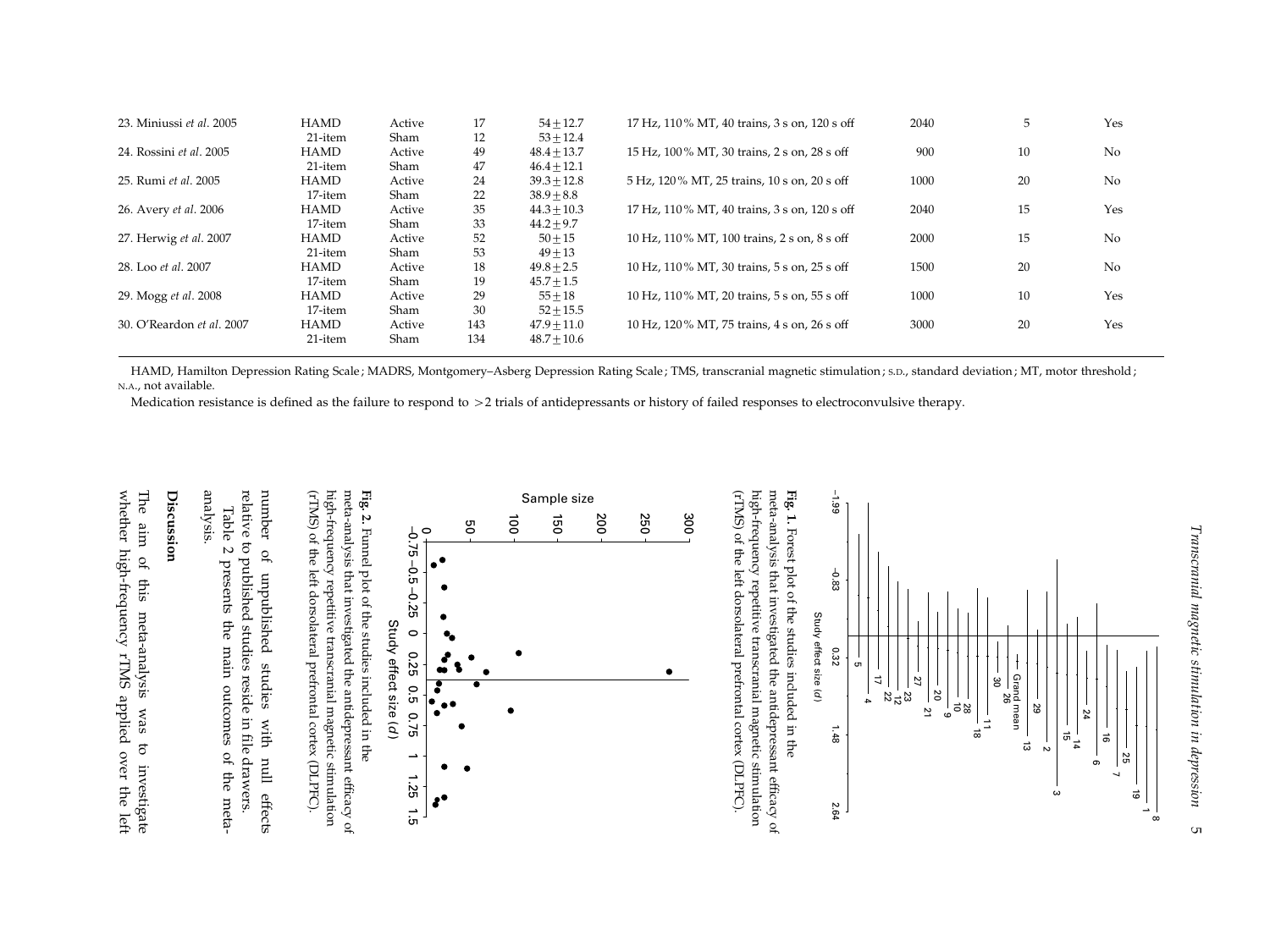Table 2. Main results

| Comparison       | No. of<br>studies | Number of participants |      |       | Combined           |               |      |                  |       |             |             |
|------------------|-------------------|------------------------|------|-------|--------------------|---------------|------|------------------|-------|-------------|-------------|
|                  |                   | Real                   | Sham | Total | effect size 95% CI |               | Z    | $\boldsymbol{p}$ | $Q_T$ | $p(\chi^2)$ | $N_{\rm R}$ |
| Real versus sham | - 30              | 606                    | 558  | 1164  | 0.39               | $0.25 - 0.54$ | 6.52 | < 0.0001         | 30.46 | 0.39        | 269         |

CI, Confidence interval;  $Q_T$ , total heterogeneity.

DLPFC can be considered an effective treatment method in depression. The results show that rTMS treatment has significantly more antidepressant efficacy than sham treatment. The effect size,  $d=0.39$ , shows that there is little doubt that magnetically induced electrical currents in the brain improve depression.

However, an important point in studying the antidepressant effects of rTMS is the control condition. The vast majority of the studies (80% in this metaanalysis) use active stimulation with the coil oriented at a  $45^{\circ}$  or  $90^{\circ}$  angle. Even though the magnetic field intensity is oriented away from the target, it has been demonstrated that these forms of sham can be active (Lisanby et al. 2001). In addition, coil placements in the real and sham conditions can produce considerable variation in felt scalp sensations that may jeopardize the double-blind nature of the trial. In an attempt to overcome this limitation, several studies have made use of purpose-built sham coils that mimic the scalp sensations and sound click of real rTMS. Moreover, several groups are currently working on refining the quality of the control condition. There is some recent evidence that focal electrical stimulation of the scalp as a sham condition is capable of creating a true indistinguishable placebo condition (Arana et al. 2008). Evidently, at this point more work is needed but the initial results are promising.

Related to the previous point is the issue of successful blinding during treatment. In this meta-analysis only data points were included that were acquired during the blind phase of the study. One of the quality criteria for study inclusion was that patients and clinical raters were blind to the stimulation condition. Although the interaction between the physician who applied rTMS and the patients was kept to a minimum during treatment, the fact that the physician was not blind may nevertheless have influenced treatment outcome. Of the 30 studies, six studies statistically checked whether patients had remained blind during treatment (Berman et al. 2000; Fitzgerald et al. 2003; Jorge et al. 2004; Avery et al. 2006; Loo et al. 2007; Mogg et al. 2008). Five of the six studies reported that patients were unsuccessful in guessing their treatment condition. Only Mogg et al. (2008) reported that patients in the real condition were significantly better in guessing their treatment (70%). Notably, patients in the sham rTMS condition did not score above chance level (38%). According to the authors, many patients in the real rTMS condition made their guess on the basis of mood improvements experienced during the actual treatment. In sum, even though blinding can be successful at this point, the nature of rTMS as well as the unavailability of an ideal sham condition makes it difficult for researchers to ascertain patients remain blind to the type of treatment. The HAMD and the MADRS are the most commonly used primary outcome measures of depression ratings. Importantly however, the HAMD emphasizes the somatic aspects of depression whereas the MADRS stresses the psychological symptoms of depression (Heo et al. 2007). Thus, different measurement instruments may yield different treatment outcomes. Removal of the TMS trials using the MADRS as the primary outcome measure did not affect heterogeneity  $(Q_T=$ 28.41,  $p=0.39$ ) or effect size ( $d=0.39$ ), demonstrating that the rTMS trials using the MADRS did not bias the current results in any meaningful way. However, the method of meta-analysis has been criticized for combining dissimilar studies, publication bias and inclusion of poor-quality studies. In the present study these concerns were tackled by imposing stringent inclusion criteria, examining publication bias and heterogeneity. In fact, criticisms of metaanalyses are equally applicable to traditional, nonquantitative, narrative reviews of the literature (Rosenthal & DiMatteo, 2001). Furthermore, the fact that the tests for heterogeneity were not significant shows that the variance among the effect sizes of the different studies were not greater than expected by sampling error and the results obtained are reliable.

How do the current findings relate to other recent meta-analyses? In one of the latest meta-analytical studies, the effect sizes of 13 earlier rTMS studies (324 patients) from the meta-analyses of Martin et al. (2003) were compared to the effect sizes of five more recent rTMS studies (Gross et al. 2007). The results showed that the effect size of the more recent rTMS studies (246 patients) was estimated to be 0.76 (95% CI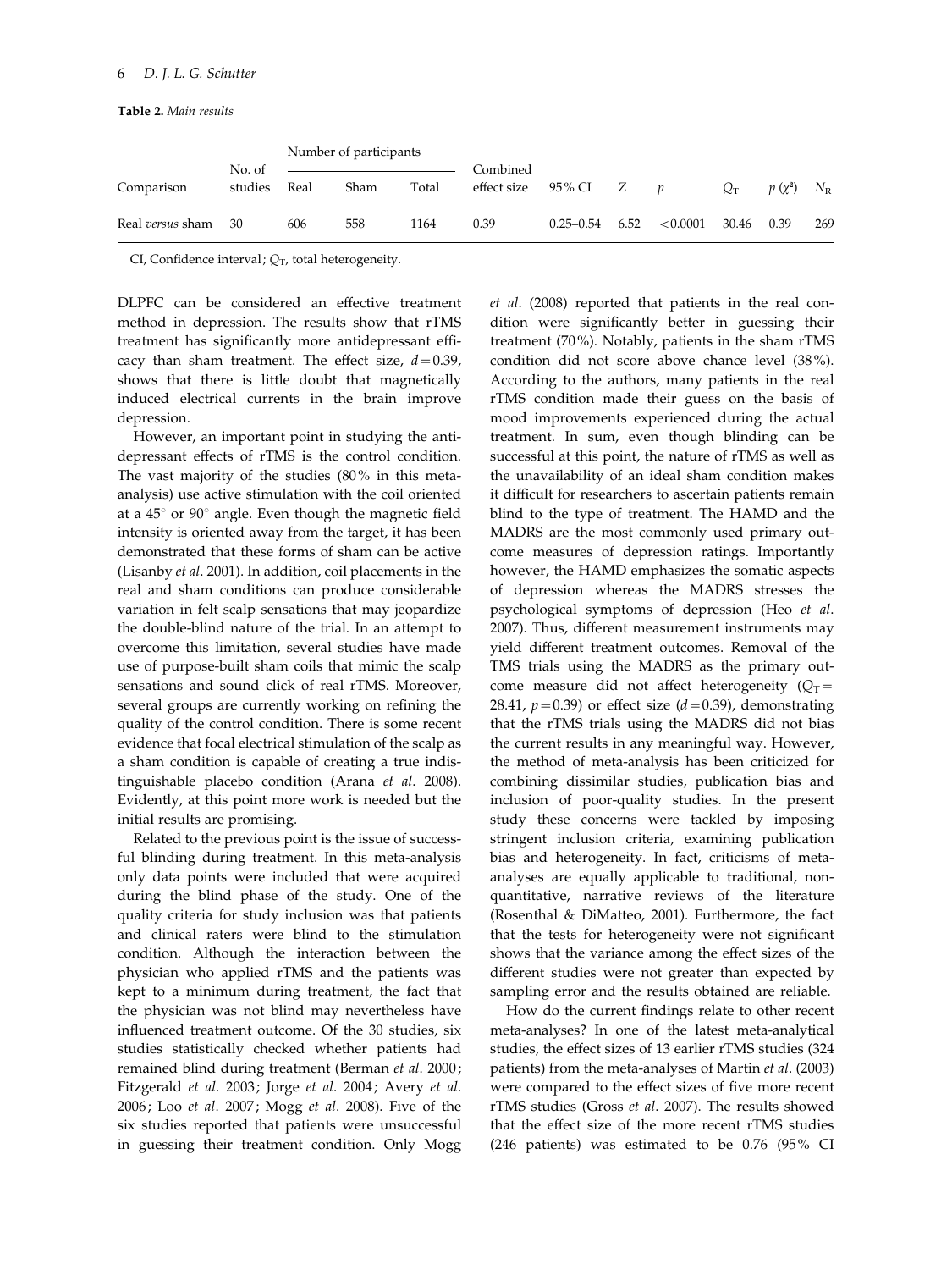$0.51-1.01$ ) as compared to an effect size of  $0.35$  (95%) CI 0.04–0.66) in the 13 earlier studies. These results suggest that more recent clinical trials are more effective in sorting antidepressant effects. In a recent metaanalysis a pooled effect size of 0.65 was reported and, according to the authors, indicated a clinical effect (Herrmann & Ebmeier, 2006). However, the test for heterogeneity was significant, which suggests that other variables besides rTMS played a mediating role in the observed treatment effect. The effect size found in the current meta-analysis seems to be more in line with meta-analyses reporting moderate effect sizes (e.g. Martin et al. 2003).

Although rTMS seems to show only moderate effects, there is meta-analytical evidence indicating that the moderate effect size presently observed is comparable to effect sizes seen in active placebocontrolled trials with pharmacological treatments (Joffe et al. 1996; Moncrieff et al. 1998, 2004). Moderate effect sizes have been observed for both tricyclic and tetracyclic agents. A recent meta-analysis examining the effects of antidepressant medication in 1320 patients with post-stroke depression showed that the pooled response rates in active and placebo arms were 65.2% and 44.4% respectively. The effect size was 0.23, suggesting a small to moderate, but significant, improvement in depression in the active group (Chen et al. 2006). In sum, these findings suggest that rTMS can be as effective as at least some of the commercially available antidepressant medications.

Even though rTMS may be as effective as antidepressant medications, questions still remain as to why rTMS treatment produces moderate effect sizes and how to optimize the antidepressant effects of rTMS. The current meta-analysis used baseline depression scores prior to entering treatment and these were compared to the depression scores directly after the final session. The number of studies that conduct follow-up measurements is small, and there is some evidence that TMS may suffer from a therapeutic onset delay, analogous to pharmacological medication. Two follow-up studies examining the antidepressant effects following 10 and 15 sessions of rTMS found improvements in the baseline-corrected percentage change in HAMD scores after 1 week ( $d=0.49$ ) and several weeks  $(d=0.44)$  post-treatment respectively (Mosimann et al. 2004; Miniussi et al. 2005; Rossini et al. 2005; Rumi et al. 2005). Other studies have also published beneficial post-treatment effects from weeks to several months (Dannon et al. 2002; Avery et al. 2006), but zero findings have been reported as well (for a review see Martin et al. 2003). Logistic and experimental technical issues, as well as ethical concerns, make it difficult to conduct controlled clinical trials with sufficiently long follow-up assessments. These kinds of studies are, nevertheless, important to establish the temporal course of rTMS-related antidepressant effects and to elucidate the underlying physiological mechanisms.

Another issue concerns a selection bias in the patient population that may result in an underestimation of the antidepressant potential of rTMS. In the studies reported here, all patients suffered from major depression and many of the patients had failed to respond to at least two antidepressant drug treatments and/or ECT (see also Table 1). Prior studies that have investigated the antidepressant effects of ECT have found that medication-resistant patients often show small to moderate improvement and are more vulnerable to relapse (Prudic et al. 1996; Dannon et al. 2002). An additional variable that may stand in the way of large effect sizes is age (Sackheim, 1994). Mean age and standard deviation of the current patient population was  $49.1 \pm 7.5$  years and some evidence exists suggesting that younger depressed patients respond better to antidepressant treatment (Lyness et al. 1996); but see Radziwon-Zaleska et al. (2006) for an exception. Age-related reductions in brain plasticity and increases in scalp to prefrontal cortex distance that result in smaller electrical currents reaching the target tissue are possible explanations (Grafman, 2000; Nahas et al. 2004).

Besides the population bias, it has been suggested that lengthening the duration of treatment further than the typical 10 sessions enhances antidepressant efficacy (Fitzgerald et al. 2003, 2006; Avery et al. 2006; Loo et al. 2007). A study by Fitzgerald et al. (2003), who applied 4 weeks of fast-frequency rTMS in major depressive patients, reported progressive clinical improvements on the MADRS, with  $d > 0.80$ . It should, however, be mentioned that only the initial 2 weeks were double-blind in this study. Nonetheless, the results provide some support for a positive relationship between treatment duration and clinical response.

The basic neural framework for applying fastfrequency rTMS comes from observations that depression is linked to left DLPFC hypoactivity (for a review see Davidson et al. 1999) and that increasing neuronal activity over time may have beneficiary effects. Homeostatic behavioural and brain function may, however, also require a balance between the left and the right prefrontal cortex (Schutter & van Honk, 2005b). In agreement with this, reducing neuronal activity of the right DLPFC with slow-frequency rTMS also has antidepressant effects. A double-blind shamcontrolled study found proof for antidepressant effects of 10 daily sessions of slow-frequency (1 Hz) rTMS (120 pulses) over the right DLPFC,  $d = 0.45$  (Klein et al. 1999). Moreover, a double-blind sham-controlled design of Fitzgerald et al. (2003) even found greater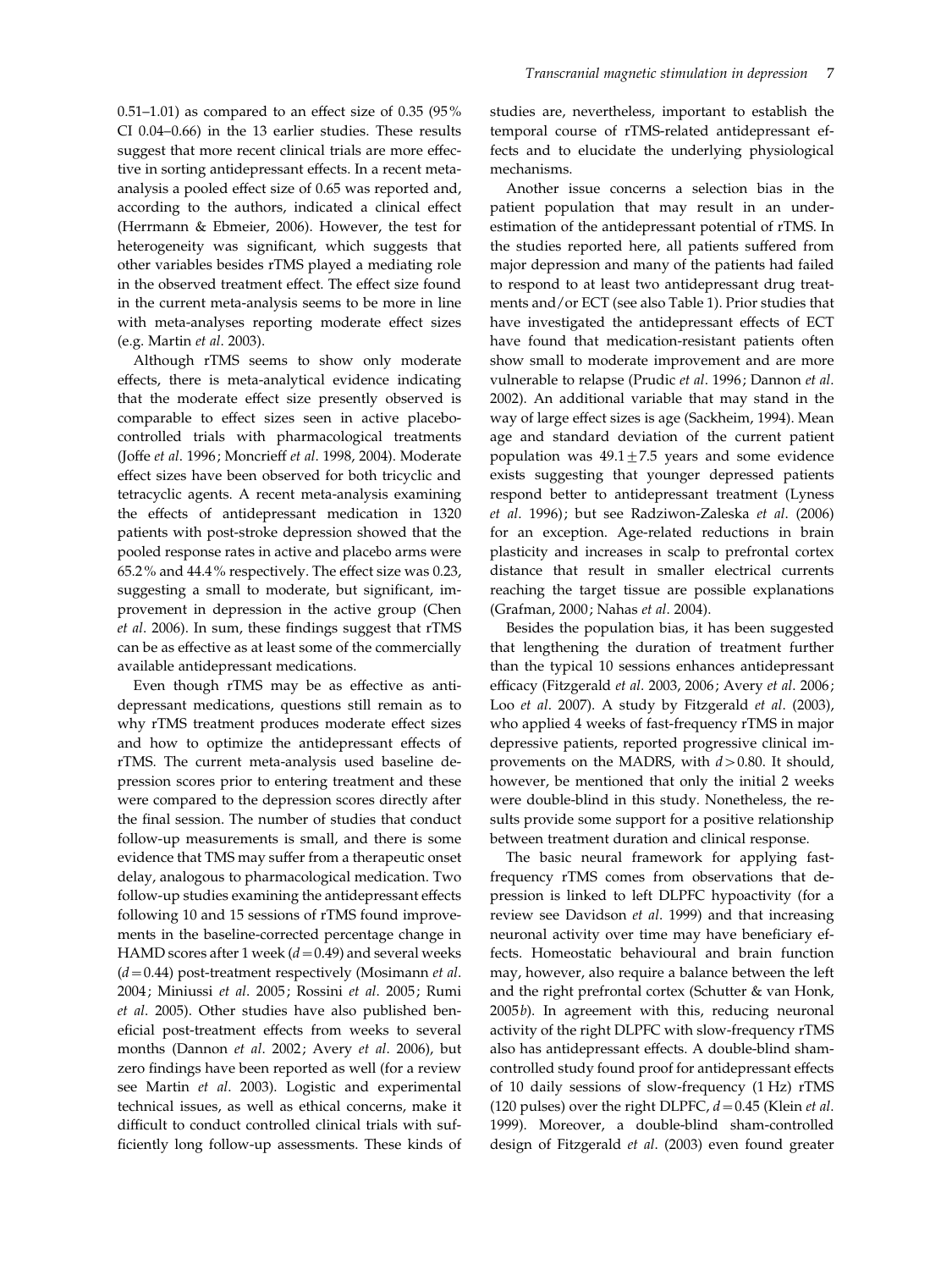reductions in baseline-corrected change in MADRS scores between 2 and 4 weeks of slow-frequency as compared to fast-frequency rTMS treatment,  $d = 1.20$ . Although some authors have reported no significant improvement after slow-frequency rTMS over the right DLPFC (Höppner et al. 2003; Kauffmann et al. 2004), this approach may nevertheless be an interesting alternative to fast-frequency TMS for other reasons as well. Slow-frequency rTMS is usually better tolerated by patients and minimizes the risk for adverse events (Wassermann, 1998; George et al. 1999; Post et al. 1999). The slow-frequency technique has even been successfully applied to treat intractable epilepsy (Joo et al. 2007). Of note, using an original combination of fast- and slow-frequency techniques (Loo et al. 2003), Fitzgerald et al. (2006) applied three trains of slowfrequency rTMS of 140-s duration over the right DLPFC, immediately followed by 15 trains of 5 s of fast-frequency rTMS over the left DLPFC in a doubleblind design. Significant reductions in the endpoints of the MADRS scores were observed after 10 sessions of active as compared to sham treatment,  $d=0.5$ .

In addition to methodological innovations, technical developments also play an important part in the search for clinically effective treatment protocols. The discovery of inducing long-lasting changes in neuronal excitability, wherein the cortex is stimulated with bursts of 50-Hz rTMS repeated every 0.2 s, is an exemplary technical innovation that will undoubtedly contribute to the fine-tuning of the stimulation parameters (Huang et al. 2005). Another exciting development is the construction of a specially designed coil that allows stimulation of deep brain structures (Roth et al. 2007) and may be able to directly reach the brain's reward and motivation circuitry (Dunlop & Nemeroff, 2007). The DLPFC may not be the ideal target region for rTMS in depression and possible alternative regions have been identified (Chen et al. 2006). Electrophysiological scalp recordings and rTMS studies have presented evidence for parietal cortex involvement in depression (Keller et al. 2000; van Honk et al. 2003). Furthermore, neuroanatomical evidence and preliminary support for antidepressant properties of high-frequency rTMS over the medial cerebellum have been provided (Schutter et al. 2003; Schutter & van Honk, 2005a, b, 2006).

Finally, a potential setback of all studies is that the inclusion criteria are exclusively based on psychiatric evaluation and no information is available on possible depression-related brain disturbances. Clinically relevant response rates to rTMS may well depend on whether the depression is paralleled by identifiable neural disturbances. In agreement, it has been shown that resting-state metabolism in the anterior cingulate cortex predicts improvements in depression after 10 sessions of fast-frequency rTMS over the left DLPFC (Teneback et al. 1999). Thus, in addition to the psychiatric evaluation, information on neurobiological abnormalities can be helpful in establishing guidelines and clinical prognoses on whether rTMS will be effective or not.

In conclusion, the current meta-analysis included 30 double-blind sham-controlled treatment trials with 1164 patients in total. The results show that fastfrequency rTMS over the left DLPFC is superior to sham and may be as effective as at least a subset of commercially available antidepressant medications. In addition, TMS is a safe method and because of its few side-effects is well tolerated by patients. However, at this point caution should be exercised because the integrity of blinding and the lack of a proper control condition are considered limitations of rTMS trials. In addition, age bias, medication, suboptimal stimulation parameters, lack of biological information and followup assessments may stand in the way of exploiting the effects of rTMS. Nevertheless, ongoing methodological innovations and technological advancements in the field will without doubt further improve the quality and therapeutic efficacy of future rTMS trials. All in all, the present findings suggest that rTMS treatment may be an alternative for patients suffering from major (non-psychotic) depression, and especially for those patients who do not tolerate the side-effects associated with regular pharmacological treatment.

### Acknowledgements

I thank Drs D. Avery, G. Eschweiler, R. Jorge, F. Koerselman, C. Miniussi, D. McLoughlin, A. Mogg, C. Loo and J. van Honk and three anonymous reviewers. This work was supported by an Innovational Research Grant (VENI 451-04-070) from the Netherlands Organization for Scientific Research (NWO).

## Declaration of Interest

None.

## References

- Arana AB, Borckardt JJ, Ricci R, Anderson B, Li X, Linder KJ, Long J, Sackeim HA, George MS (2008). Focal electrical stimulation as a sham control for repetitive transcranial magnetic stimulation: does it truly mimic the cutaneous sensation and pain of active prefrontal repetitive transcranial magnetic stimulation? Brain Stimulation 1, 44–51.
- Avery DH, Claypoole K, Robinson L, Neumaier JF, Dunner DL, Scheele L, Wilson L, Roy-Byrne P (1999). Repetitive transcranial magnetic stimulation in the treatment of medication-resistant depression: preliminary data. Journal of Nervous and Mental Disease 187, 114–117.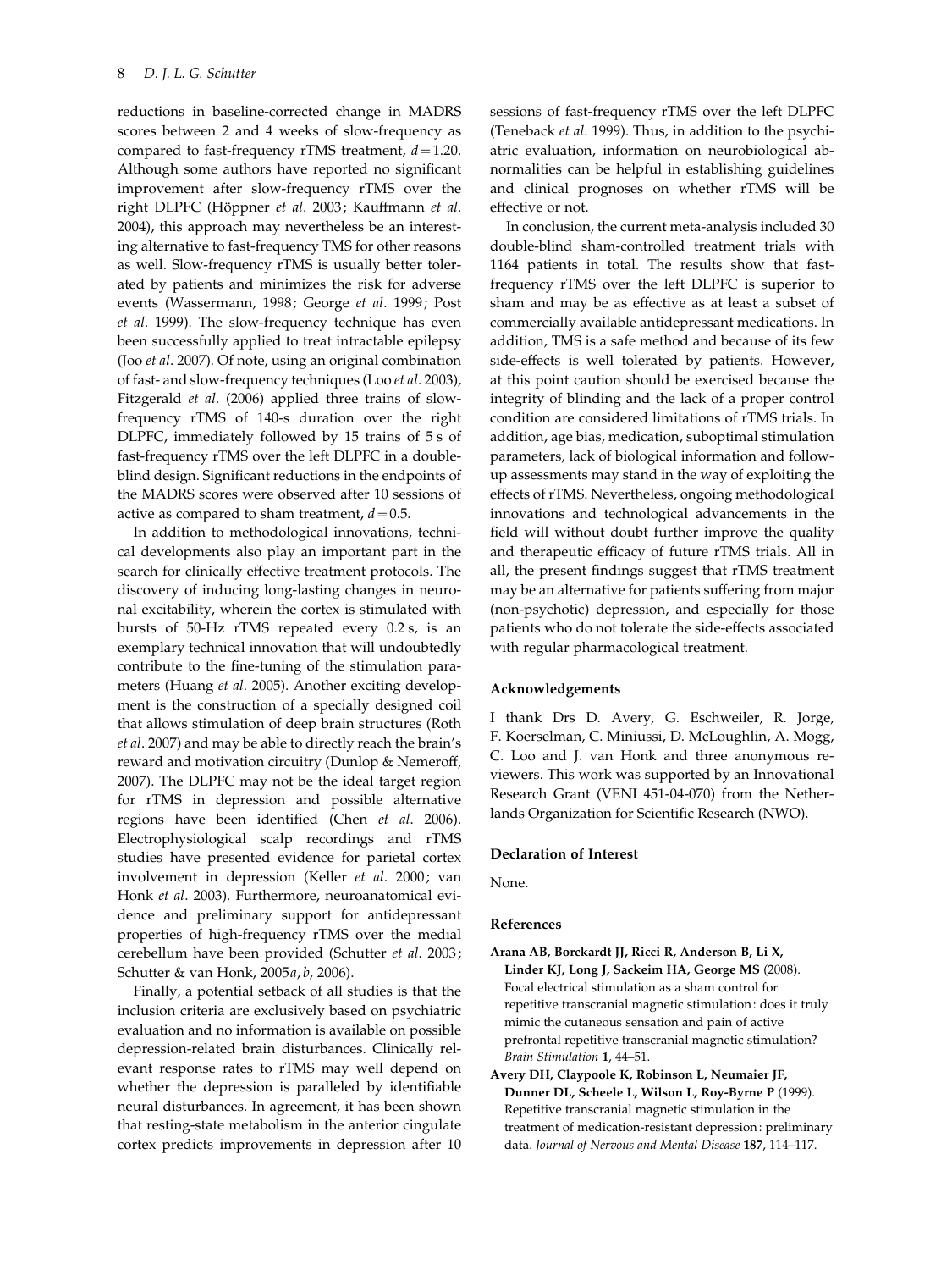Avery DH, Holtzheimer 3rd PE, Fawaz W, Russo J, Neumaier J, Dunner DL, Haynor DR, Claypoole KH, Wajdik C, Roy-Byrne P (2006). A controlled study of repetitive transcranial magnetic stimulation in medicationresistant major depression. Biological Psychiatry 59, 187–194.

Baxter LR Jr, Schwartz JM, Phelps ME, Mazziotta JC, Guze BH, Selin CE (1989). Reduction of prefrontal cortex glucose metabolism common to three types of depression. Archives of General Psychiatry 46, 243–250.

Berman RM, Narasimhan M, Sanacora G, Miano AP, Hoffman RE, Hu XS, Charney DS, Boutros NN (2000). A randomized clinical trial of repetitive transcranial magnetic stimulation in the treatment of major depression. Biological Psychiatry 47, 332–337.

Bohning DE (2000). Introduction and overview of TMS physics. In Transcranial Magnetic Stimulation in Neuropsychiatry (ed. M. S. George and R. H. Belmaker), pp. 3–44. American Psychiatric Press: Washington, DC.

Boutros NN, Gueorguieva R, Hoffman RE, Oren DA, Feingold A, Berman RM (2002). Lack of a therapeutic effect of a 2-week sub-threshold transcranial magnetic stimulation course for treatment-resistant depression. Psychiatry Research 113, 245–254.

Burt T, Lisanby SH, Sackeim HA (2002). Neuropsychiatric applications of transcranial magnetic stimulation: a metaanalysis. International Journal of Neuropsychopharmacology 5, 73–103.

Chen Y, Guo JJ, Zhan S, Patel NC (2006). Treatment effects of antidepressants in patients with post-stroke depression: a meta-analysis. Annals of Pharmacotherapy 40, 2115–2122.

Couturier JL (2005). Efficacy of rapid-rate repetitive transcranial magnetic stimulation in the treatment of depression: a systematic review and meta-analysis. Journal of Psychiatry and Neuroscience 30, 83–90.

Dannon PN, Dolberg OT, Schreiber S, Grunhaus L (2002). Three- and six-month outcome following courses of either ECT or rTMS in a population of severely depressed individuals : preliminary report. Biological Psychiatry 51, 687–690.

Davidson RJ, Abercrombie H, Nitschke JB, Putnam K (1999). Regional brain function, emotion and disorders of emotion. Current Opinion in Neurobiology 9, 228–234.

Dunlop BW, Nemeroff CB (2007). The role of dopamine in the pathophysiology of depression. Archives of General Psychiatry 64, 327–337.

Eschweiler GW, Wegerer C, Schlotter W, Spandl C, Stevens A, Bartels M, Buchkremer G (2000). Left prefrontal activation predicts therapeutic effects of repetitive transcranial magnetic stimulation (rTMS) in major depression. Psychiatry Research 99, 161–172.

Fitzgerald PB, Benitez J, de Castella A, Daskalakis ZJ, Brown TL, Kulkarni J (2006). A randomized, controlled trial of sequential bilateral repetitive transcranial magnetic stimulation for treatment-resistant depression. American Journal of Psychiatry 163, 88–94.

Fitzgerald PB, Brown TL, Marston NA, Daskalakis ZJ, de Castella A, Kulkarni J (2003). Transcranial magnetic stimulation in the treatment of depression: a double-blind, placebo-controlled trial. Archives of General Psychiatry 60, 1002–1008.

Garcia-Toro M, Mayol A, Arnillas H, Capllonch I, Ibarra O, Crespi M, Mico J, Lafau O, Lafuente L (2001). Modest adjunctive benefit with transcranial magnetic stimulation in medication-resistant depression. Journal of Affective Disorders 64, 271–275.

George MS, Lisanby SH, Sackeim HA (1999). Transcranial magnetic stimulation: applications in neuropsychiatry. Archives of General Psychiatry 56, 300–311.

George MS, Nahas Z, Lisanby SH, Schlaepfer T, Kozel FA, Greenberg BD (2003). Transcranial magnetic stimulation. Neurosurgery Clinics of North America 14, 283–301.

George MS, Nahas Z, Molloy M, Speer AM, Oliver NC, Li XB, Arana GW, Risch SC, Ballenger JC (2000). A controlled trial of daily left prefrontal cortex TMS for treating depression. Biological Psychiatry 48, 962–970.

George MS, Wassermann EM, Kimbrell TA, Little JT, Williams WE, Danielson AL, Greenberg BD, Hallett M, Post RM (1997). Mood improvement following daily left prefrontal repetitive transcranial magnetic stimulation in patients with depression: a placebo-controlled crossover trial. American Journal of Psychiatry 154, 1752–1756.

Gershon AA, Dannon PN, Grunhaus L (2003). Transcranial magnetic stimulation in the treatment of depression. American Journal of Psychiatry 160, 835-845.

Grafman J (2000). Conceptualizing functional neuroplasticity. Journal of Communication Disorders 33, 345–356.

Gross M, Nakamura L, Pascual-Leone A, Fregni F (2007). Has repetitive transcranial magnetic stimulation (rTMS) treatment for depression improved? A systematic review and meta-analysis comparing the recent vs. the earlier rTMS studies. Acta Psychiatrica Scandinavica 116, 165–173.

Haag C, Padberg F, Thoma H, Zwanzger P, Hampel H, Moller HJ (1997). Rapid transcranial magnetic stimulation (rTMS) in the treatment of major depression: a randomised placebo controlled study. Pharmacopsychiatry 30, 173.

Hedges LV (1981). Distribution theory for Glass's estimator of effect size and related estimates. Journal of Educational Statistics 6, 107–128.

Hedges LV, Olkin I (1985). Statistical Methods for Meta-Analysis. Academic Press: Orlando, FL.

Heo W, Murphy CF, Meyers BS (2007). Relationship between the Hamilton Depression Rating Scale and the Montgomery–Åsberg Depression Rating Scale in depressed elderly: a meta-analysis. American Journal of Geriatric Psychiatry 15, 899–905.

Herrmann LL, Ebmeier KP (2006). Factors modifying the efficacy of transcranial magnetic stimulation in the treatment of depression: a review. Journal of Clinical Psychiatry 67, 1870–1876.

Herwig U, Fallgatter AJ, Höppner J, Eschweiler GW, Kron M, Hajak G, Padberg F, Naderi-Heiden A, Abler B, Eichhammer P, Grossheinrich N, Hay B, Kammer T, Langguth B, Laske C, Plewnia C, Richter MM, Schulz M, Unterecker S, Zinke A, Spitzer M, Schönfeldt-Lecuona C (2007). Antidepressant effects of augmentative transcranial magnetic stimulation: randomised multicentre trial. British Journal of Psychiatry 191, 441–448.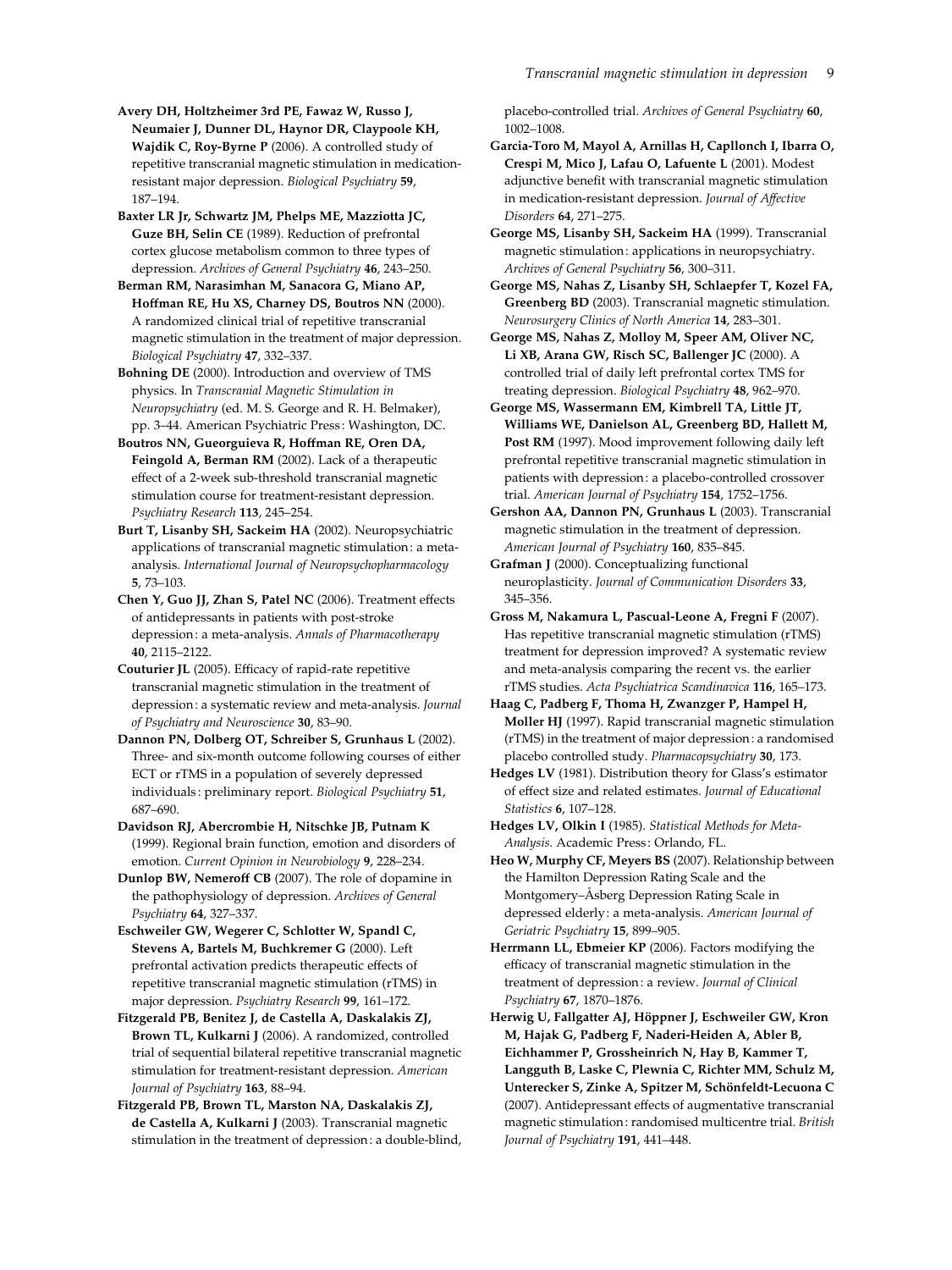## 10 D. J. L. G. Schutter

Hoflich G, Kaper S, Hufnagel A, Ruhrmann S, Möller HJ (1993). Application of transcranial magnetic stimulation in treatment of drug-resistant major depression: a report of two cases. Human Psychopharmacology 8, 361–365.

Holtzheimer PE, Russo J, Avery DH (2002). A meta-analysis of repetitive transcranial magnetic stimulation in the treatment of depression. Psychopharmacological Bulletin 35, 149–169.

Holtzheimer PE, Russo J, Claypoole KH, Roy-Byrne P, Avery DH (2004). Shorter duration of depressive episode may predict response to repetitive transcranial magnetic stimulation. Depression and Anxiety 19, 24–30.

Höppner J, Schulz M, Irmisch G, Mau R, Schlafke D, Richter J (2003). Antidepressant efficacy of two different rTMS procedures: high frequency over left versus low frequency over right prefrontal cortex compared with sham stimulation. European Archives of Psychiatry and Clinical Neuroscience 253, 103–109.

Huang YZ, Edwards MJ, Rounis E, Bhatia KP, Rothwell JC (2005). Theta burst stimulation of the human motor cortex. Neuron 45, 201–206.

Joffe R, Sokolov S, Streiner D (1996). Antidepressant treatment of depression: a meta- analysis. Canadian Journal of Psychiatry 41, 613–616.

Joo EY, Han SJ, Chung SH, Cho JW, Seo DW, Hong SB (2007). Antiepileptic effects of low-frequency repetitive transcranial magnetic stimulation by different stimulation durations and locations. Clinical Neurophysiology 118, 702–708.

Jorge RE, Robinson RG, Tateno A, Narushima K, Acion L, Moser D, Arndt S, Chemerinski E (2004). Repetitive transcranial magnetic stimulation as treatment of poststroke depression: a preliminary study. Biological Psychiatry 55, 398–405.

Kauffmann CD, Cheema MA, Miller BE (2004). Slow right prefrontal transcranial magnetic stimulation as a treatment for medication-resistant depression: a double-blind, placebo-controlled study. Depression and Anxiety 19, 59–62.

Keller J, Nitschke JB, Bhargava T, Deldin PJ, Gergen JA, Miller GA, Heller W (2000). Neuropsychological differentiation of depression and anxiety. Journal of Abnormal Psychology 109, 3–10.

Kimbrell TA, Little JT, Dunn RT, Frye MA, Greenberg BD, Wassermann EM, Repella JD, Danielson AL, Willis MW, Benson BE, Speer AM, Osuch E, George MS, Post RM (1999). Frequency dependence of antidepressant response to left prefrontal repetitive transcranial magnetic stimulation (rTMS) as a function of baseline cerebral glucose metabolism. Biological Psychiatry 46, 1603–1613.

Klein E, Kreinin I, Chistyakov A, Koren D, Mecz L, Marmur S, Ben-Shachar D, Feinsod M (1999). Therapeutic efficacy of right prefrontal slow repetitive transcranial magnetic stimulation in major depression: a doubleblind controlled study. Archives of General Psychiatry 56, 315–320.

Koerselman F, Laman DM, van Duijn H, van Duijn MA, Willems MA (2004). A 3-month, follow-up, randomized, placebo-controlled study of repetitive transcranial magnetic stimulation in depression. Journal of Clinical Psychiatry 65, 1323–1328.

Lisanby SH, Gutman D, Luber B, Schroeder C, Sackeim HA (2001). Sham TMS: intracerebral measurement of the induced electrical field and the induction of motor-evoked potentials. Biological Psychiatry 49, 460–463.

Loo C, Mitchell P, Sachdev P, McDarmont B, Parker G, Gandevia S (1999). Double-blind controlled investigation of transcranial magnetic stimulation for the treatment of resistant major depression. American Journal of Psychiatry 156, 946–948.

Loo CK, Mitchell PB (2005). A review of the efficacy of transcranial magnetic stimulation (TMS) treatment for depression, and current and future strategies to optimize efficacy. Journal of Affective Disorders 88, 255–267.

Loo CK, Mitchell PB, Croker VM, Malhi GS, Wen W, Gandevia SC, Sachdev PS (2003). Double-blind controlled investigation of bilateral prefrontal transcranial magnetic stimulation for the treatment of resistant major depression. Psychological Medicine 33, 33–40.

Loo CK, Mitchell PB, McFarquhar TF, Malhi GS, Sachdev PR (2007). A sham-controlled trial of the efficacy and safety of twice-daily rTMS in major depression. Psychological Medicine 37, 341–349.

Lyness JM, Bruce ML, Koenig HG, Parmelee PA, Schulz R, Lawton MP, Reynolds 3rd C (1996). Depression and medical illness in late life: report of a symposium. Journal of the American Geriatrics Society 44, 198–203.

Manes F, Jorge R, Morcuende M, Yamada T, Paradiso S, Robinson RG (2001). A controlled study of repetitive transcranial magnetic stimulation as a treatment of depression in the elderly. International Psychogeriatrics 13, 225–231.

Martin JL, Barbanoj MJ, Schlaepfer TE, Clos S, Perez V, Kulisevsky J, Gironell A (2002). Transcranial magnetic stimulation for treating depression. Cochrane Database of Systematic Reviews. Issue 2, Art. no.: CD003493.

Martin JL, Barbanoj MJ, Schlaepfer TE, Thompson E, Perez V, Kulisevsky J (2003). Repetitive transcranial magnetic stimulation for the treatment of depression. Systematic review and meta-analysis. British Journal of Psychiatry 182, 480–491.

McNamara B, Ray JL, Arthurs OJ, Boniface S (2001). Transcranial magnetic stimulation for depression and other psychiatric disorders. Psychological Medicine 31, 1141–1146.

Miniussi C, Bonato C, Bignotti S, Gazzoli A, Gennarelli M, Pasqualetti P, Tura GB, Ventriglia M, Rossini PM (2005). Repetitive transcranial magnetic stimulation (rTMS) at high and low frequency: an efficacious therapy for major drug-resistant depression? Clinical Neurophysiology 116, 1062–1071.

Mogg A, Pluck G, Eranti SV, Landau S, Purvis R, Brown RG, Curtis V, Howard R, Philpot M, McLoughlin DM (2008). A randomized controlled trial with 4-month follow-up of adjunctive repetitive transcranial magnetic stimulation of the left prefrontal cortex for depression. Psychological Medicine 38, 323–333.

Moncrieff J, Wessely S, Hardy R (1998). Meta-analysis of trials comparing antidepressants with active placebos. British Journal of Psychiatry 172, 227–231.

Moncrieff J, Wessely S, Hardy R (2004). Active placebos versus antidepressants for depression. Cochrane Database of Systematic Reviews. Issue 1, Art. no.: CD003012.